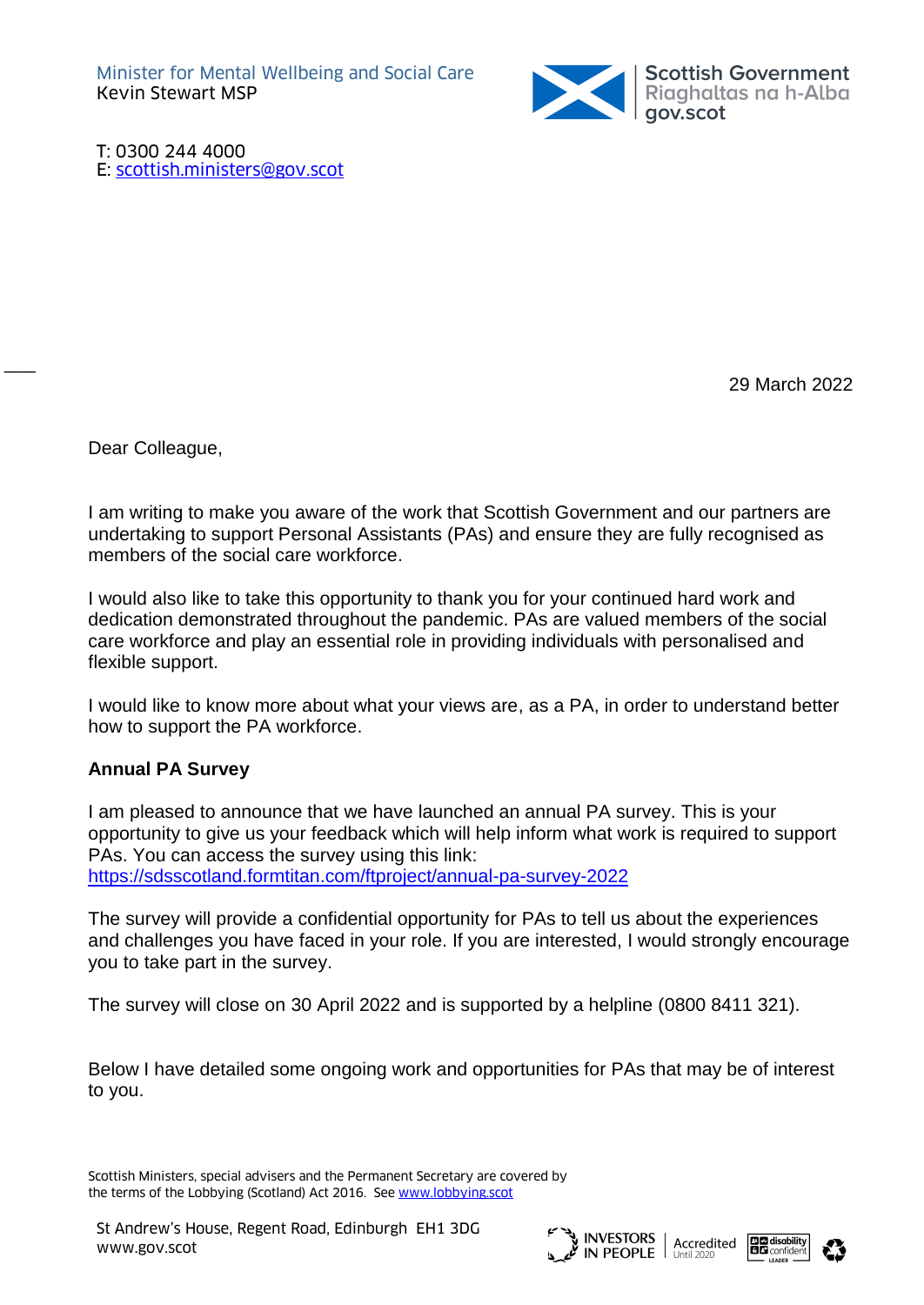### **PA Programme Board**

The Scottish Government have established a PA Programme Board whose key function is to advise the Scottish Government and help us fully understand the wider issues which affect PAs. I attended a Programme Board meeting on the 26 October 2021 to meet with members and discuss their experiences. The Board meets regularly and I will continue to be involved with the work of this group.

The Programme Board has representation from PA's, PA Employers and key stakeholders within the sector. Their approach is to identify issues, prioritise actions and recommend necessary changes which will be fed into long term work-streams. This approach will include promotion of the value of the PA role, the support of improvements in working conditions, raising awareness of PA roles as a career choice, work to reduce isolation and increase access to information and support.

If you would like to learn more about the Programme Board, further information can be found on the PA Programme Board webpage [\(https://www.sdsscotland.org.uk/personal-assistant](https://www.sdsscotland.org.uk/personal-assistant-programme-board-2/)[programme-board-2/\)](https://www.sdsscotland.org.uk/personal-assistant-programme-board-2/).

# **The PA Network Scotland**

I would like to make you aware of the PA Network Scotland [\(https://www.panetworkscotland.org.uk/\)](https://www.panetworkscotland.org.uk/), which is the national membership organisation representing PAs. It is free to join and it provides a range of support services to PAs.

There are many benefits to joining the PA Network including: a photo ID badge to allow you to show your key worker status, access to a range of learning and development resources, local peer support groups, a dedicated support service helpline and email address, and a website providing a range of resources and support.

The PA Network will strive to continually expand the services they can offer. As the membership grows, the PA Network aims to offer increased benefits to its members, have a greater influence within the sector and be a powerful voice for PAs.

If you would like further information, you can contact the PA Network directly by email on [info@panetworkscotland.org.uk](mailto:info@panetworkscotland.org.uk) or by telephone on 01563 522551. If you would like to become a member you can join on the PA Network website: [\(https://panetworkscotland.us9.list](https://panetworkscotland.us9.list-manage.com/subscribe?u=3e3b98e382fb1f95d9ef5afec&id=2898e21286)[manage.com/subscribe?u=3e3b98e382fb1f95d9ef5afec&id=2898e21286\)](https://panetworkscotland.us9.list-manage.com/subscribe?u=3e3b98e382fb1f95d9ef5afec&id=2898e21286).

### **PA Handbook**

Self-Directed Support Scotland (SDSS) has developed an online PA handbook that will be launching soon.

Content including videos and case studies is being compiled in collaboration with a working group of nine PAs and the PA Network. The agreed approach is to use lived experience involving PAs, employers and funders.

While the guide will be published initially with essential content, it will be updated regularly and expanded by key experts, including review by an employment lawyer and to address

Scottish Ministers, special advisers and the Permanent Secretary are covered by the terms of the Lobbying (Scotland) Act 2016. See [www.lobbying.scot](http://www.lobbying.scot/)